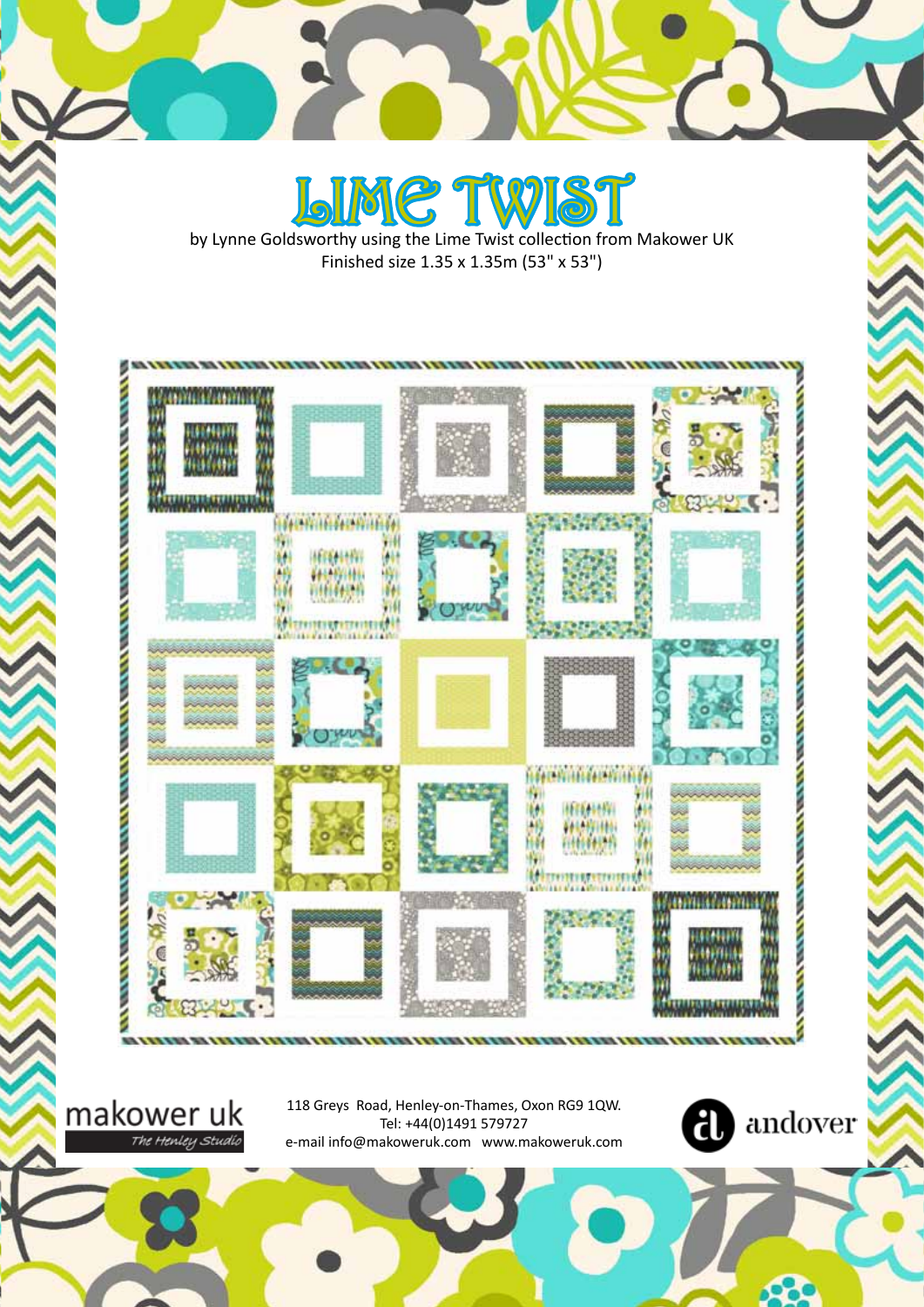

Finished size 1.35 x 1.35m (53" x 53")

| <b>SKU</b>          | Fabric                                                  | Used for                       | <b>WOF strips</b>                                         | Cut                                                                                                                                                                                                                                                            |
|---------------------|---------------------------------------------------------|--------------------------------|-----------------------------------------------------------|----------------------------------------------------------------------------------------------------------------------------------------------------------------------------------------------------------------------------------------------------------------|
| 1413Q               | 20cm / 6 1/2"                                           | Two A blocks                   | One 4 1/2" strip<br>One 2" strip                          | Two 4 $\frac{1}{2}$ " squares<br>Four 2" $\times$ 7 $\frac{1}{2}$ " strips<br>Four 2" $\times$ 10 $\frac{1}{2}$ " strips                                                                                                                                       |
| 1413T               | 15cm / 4"<br>3 1/ <sub>4</sub> m / 3 1/ <sub>2</sub> yd | Two B blocks<br><b>Backing</b> | Two 2" strips                                             | Four 2" $\times$ 4 $\frac{1}{2}$ " strips<br>Four 2" $\times$ 7 $\frac{1}{2}$ " strips                                                                                                                                                                         |
| 1414G               | 15cm / 4 $\frac{1}{2}$ "                                | One A block                    | One 4 1/2" strip                                          | One 4 $\frac{1}{2}$ " square<br>Two 2" $\times$ 7 $\frac{1}{2}$ " strips<br>Two 2" x 10 1/2" strips                                                                                                                                                            |
| 1414T               | 15cm / 4 1/2"                                           | One A block                    | One 4 $\frac{1}{2}$ " strip                               | One 4 $\frac{1}{2}$ " square<br>Two 2" $\times$ 7 $\frac{1}{2}$ " strips<br>Two 2" x 10 1/2" strips                                                                                                                                                            |
| 1415Q               | 20cm / 6 1/2"                                           | Two A blocks                   | One 4 $\frac{1}{2}$ " strip<br>One 2" strip               | Two 4 $\frac{1}{2}$ " squares<br>Four 2" $\times$ 7 $\frac{1}{2}$ " strips<br>Four 2" $\times$ 10 $\frac{1}{2}$ " strips                                                                                                                                       |
| 1415S               | 20cm / 6 1/2"                                           | Two A blocks                   | One 4 $\frac{1}{2}$ " strip<br>One 2" strip               | Two 4 $\frac{1}{2}$ " squares<br>Four 2" $\times$ 7 $\frac{1}{2}$ " strips<br>Four 2" $\times$ 10 $\frac{1}{2}$ " strips                                                                                                                                       |
| 1416Q               | 15cm / 4 1/2"                                           | One A block<br>One B block     | One 4 $\frac{1}{2}$ " strip                               | One 4 $\frac{1}{2}$ " square<br>Two 2" $\times$ 4 $\frac{1}{2}$ " strips<br>Four 2" $\times$ 7 $\frac{1}{2}$ " strips<br>Two 2" $\times$ 10 $\frac{1}{2}$ " strips                                                                                             |
| 1416T               | 10cm $/2$ "                                             | One B block                    | One 2" strip                                              | Two 2" $\times$ 4 $\frac{1}{2}$ " strips<br>Two 2" $\times$ 7 $\frac{1}{2}$ " strips                                                                                                                                                                           |
| 1417G               | 15cm / 4 1/2"                                           | One A block                    | One 4 $\frac{1}{2}$ " strip                               | One 4 $\frac{1}{2}$ " square<br>Two 2" $\times$ 7 $\frac{1}{2}$ " strips<br>Two 2" $\times$ 10 $\frac{1}{2}$ " strips                                                                                                                                          |
| 1417S               | 10cm / 2"                                               | One B block                    | One 2" strip                                              | Two 2" $\times$ 4 $\frac{1}{2}$ " strips<br>Two $2$ " x 7 $\frac{1}{2}$ " strips                                                                                                                                                                               |
| 1417T               | 15cm / 4"                                               | Two B blocks                   | Two 2" strips                                             | Four 2" $\times$ 4 $\frac{1}{2}$ " strips<br>Four 2" $\times$ 7 $\frac{1}{2}$ " strips                                                                                                                                                                         |
| 1418S               | 20cm / 6 1/2"                                           | Two A blocks                   | One 4 $\frac{1}{2}$ " strip<br>One $2\frac{1}{2}$ " strip | Two 4 $\frac{1}{2}$ " squares<br>Four 2" $\times$ 7 $\frac{1}{2}$ " strips<br>Four 2" $\times$ 10 $\frac{1}{2}$ " strips                                                                                                                                       |
| 1418T               | 15cm / 4"                                               | Two B blocks                   | Two 2" strips                                             | Four 2" $\times$ 4 $\frac{1}{2}$ " strips<br>Four 2" $\times$ 7 $\frac{1}{2}$ " strips                                                                                                                                                                         |
| 1419Q               | 15cm / 4 1/2"                                           | One A block<br>One B block     | One 4 1/2" strip                                          | One 4 $\frac{1}{2}$ " square<br>Two 2" $\times$ 4 $\frac{1}{2}$ " strips<br>Four 2" $\times$ 7 $\frac{1}{2}$ " strips<br>Two 2" $\times$ 10 $\frac{1}{2}$ " strips                                                                                             |
| 1419S               | 15cm / 4"<br>40cm / $\frac{1}{2}$ yard                  | Two B blocks<br><b>Binding</b> | Two 2" strips<br>Six 2 $\frac{1}{2}$ strips               | Four 2" $\times$ 4 $\frac{1}{2}$ " strips<br>Four 2" $\times$ 7 $\frac{1}{2}$ " strips                                                                                                                                                                         |
| 2000/W01<br>Wadding | 1 % m / 1 % yd<br>1.6m / 61" square                     |                                | Two 4 $\frac{1}{2}$ " strips<br>Twenty-five 2"<br>strips  | Twelve 4 $\frac{1}{2}$ " squares<br>Twenty-six 2" $\times$ 4 $\frac{1}{2}$ " strips<br>Fifty 2" $\times$ 7 $\frac{1}{2}$ " strips<br>Twenty-four 2" $\times$ 10 $\frac{1}{2}$ " strips<br>Two 2" x 50 1/2" strips<br>Two 2" $\times$ 53 $\frac{1}{2}$ " strips |
|                     |                                                         |                                |                                                           |                                                                                                                                                                                                                                                                |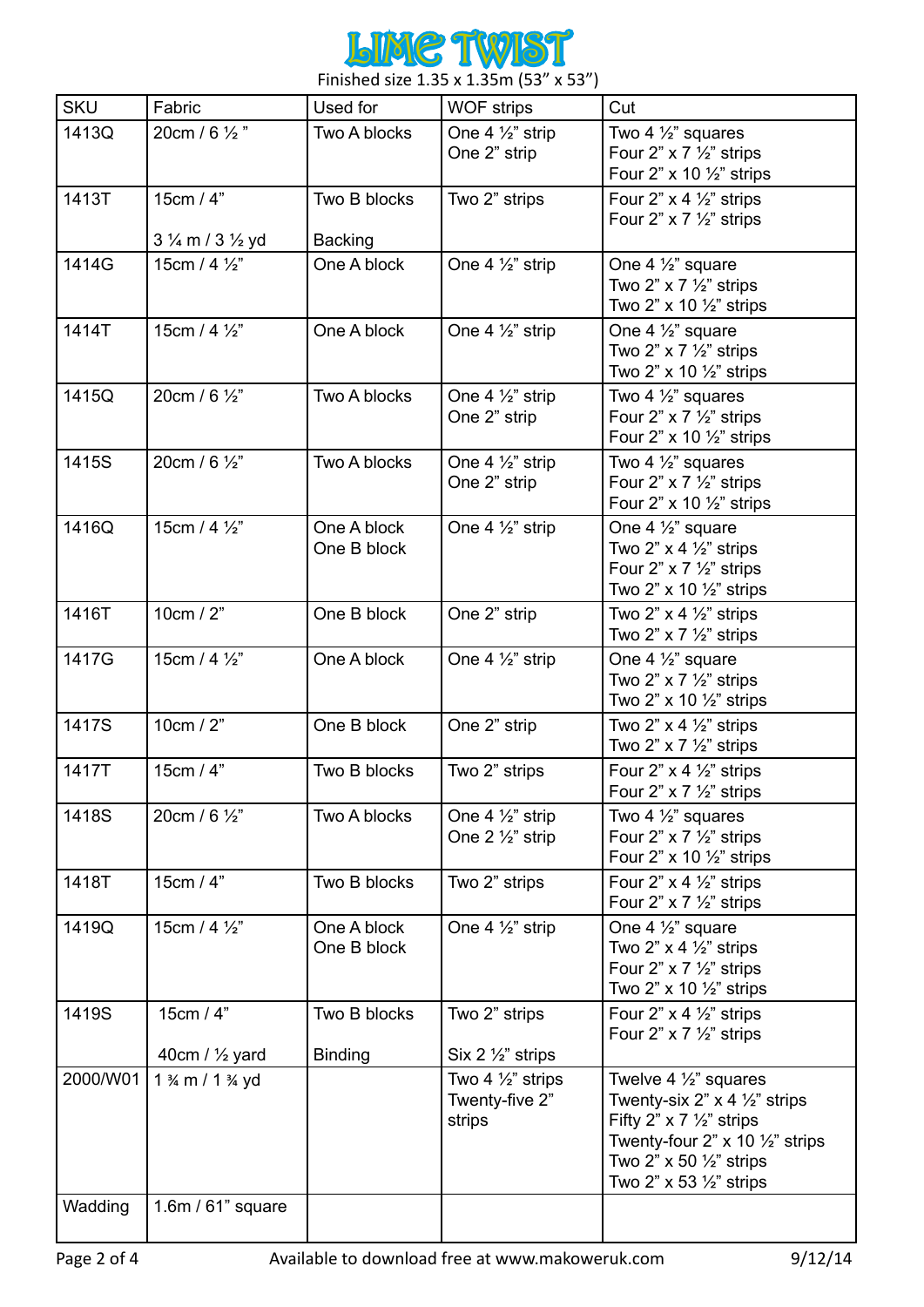## **Notes**

- Seams are  $\frac{1}{4}$ " throughout unless stated otherwise.
- Read pattern in full before starting.
- Press fabrics before cutting.
- Press after each seam.
- $WOF = width of fabric a strip of fabric cut from selvedge to selvedge$

## Making the quilt top

- 1.1 Cut the fabrics into the WOF strips and then the individual pieces listed in the table at the top of the pattern.
- 1.2 The quilt is made of thirteen A blocks and twelve B blocks. The A blocks are made with a print fabric centre square and outer border with white fabric in between (on the left in the diagram below). The B blocks are made with a white fabric centre square and outer border with print fabric in between (on the right in the diagram below).
- 1.3 To make the blocks, take a 4  $\frac{1}{2}$ " square, sash it on two sides with two 2" x 4  $\frac{1}{2}$ " strips and press seams (step 1 in the diagrams below).
- 1.4 Sash the same square on the top and bottom with two 2" x 7  $\frac{1}{2}$ " strips and press seams (step 2 in the diagrams below).
- 1.5 Sash the sides of the block with two 2" x 7  $\frac{1}{2}$ " strips and press seams (step 3 in the diagrams below).
- 1.6 Sash the top and bottom of the block with two 2" x 10 ½" strips.



- 1.7 Sew the blocks into five rows of five blocks following the layout in the quilt photograph.
- 1.8 Sash the sides of the quilt with two 2"  $\times$  50  $\frac{1}{2}$ " white strips and press seams.
- 1.9 Sash the top and bottom of the quilt with two 2" x 53  $\frac{1}{2}$ " white strips and press seams to finish quilt top.

## Finishing the quilt

- 2.1 Cut the backing fabric into two equal lengths, remove selvedges then sew together along the long edges using a  $\frac{1}{2}$ " seam to make the backing.
- 2.2 Make and baste a quilt sandwich using the backing fabric, batting and quilt top and quilt as desired.
- 2.3 Sew the binding fabric strips end to end using diagonal or straight seams as preferred and fold in half along the length wrong sides together to make a double fold binding.
- 2.4 Bind to finish, taking care to mitre corners.